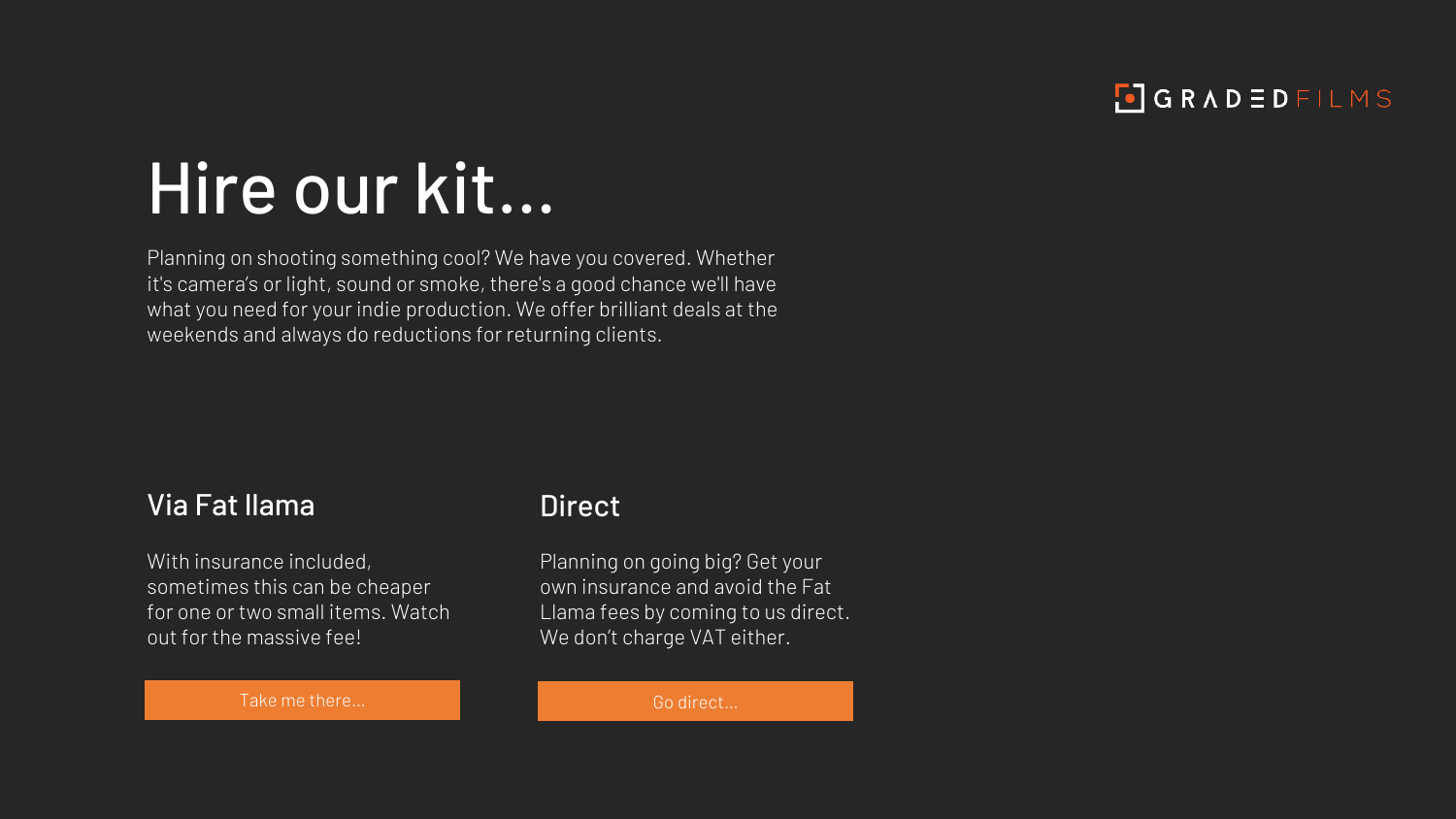

### What do we have?

| <b>Camera</b> | Blackmagic Pocket 4k Cinema Kit (x2)<br>Blackmagic Ursa Mini 4.6k Cinema Kit (x2)<br>Canon 200d                                                                   | Grip               | DJI Ronin S + Focus Puller<br>Power Drive Crank Light Stand (x2)<br>Studio Flag, Diffusion, Negative Fill<br>Heavy Duty Tripod + Video Head  |
|---------------|-------------------------------------------------------------------------------------------------------------------------------------------------------------------|--------------------|----------------------------------------------------------------------------------------------------------------------------------------------|
| Lens          | Walimex Pro 35mm T1.5<br>Helios 44-2 50mm f2.8<br>Canon FD 70-200 f4<br>Sigma Art 18-35mm                                                                         |                    | Heavy Duty C Stand<br><b>PVC Camera Dolly Slider</b><br><b>Studio Flat Bed Dolly</b>                                                         |
|               | Canon 70-210mm                                                                                                                                                    | <b>Atmos</b>       | JEM Hazer / Constant Atmos<br>Small Fogger/Smoke Machine                                                                                     |
| Light         | ETC Source 4k Profile<br>Arri 1k Tungsten<br>Arri 650 Tungsten<br>Godox SL60W + Honey Grid Softbox<br>LED Bi Colour Light Panel (x2)<br>LED 3200k Light Bars (x2) | <b>Accessories</b> | Feelworld MA5 Monitor<br>Cinebloom 20% Diffusion Filter<br>Baofeng Walkie Talkie Earpiece Set (x4)<br>Large Protective Flight Case on Wheels |
| Sound         | Rode NTG4+ Kit<br>Tascam DR60DII                                                                                                                                  |                    | See it all on Fat Ilama                                                                                                                      |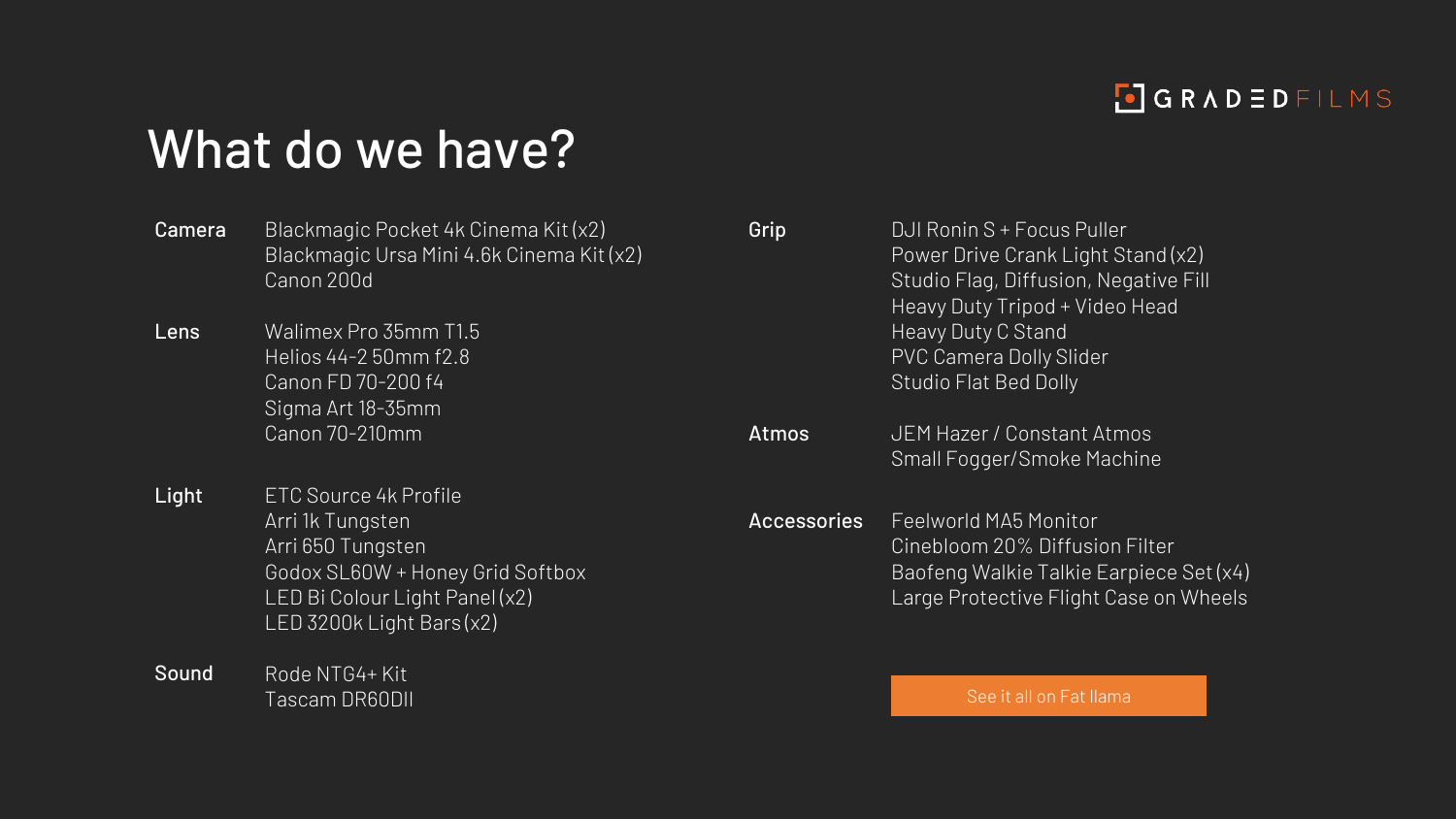### $\boxed{\bullet}$  GRADEDFILMS

### How it works?

If you're renting direct, you skip the Fat Llama fees, but we do ask that you acquire equipment insurance unless you have it already. We'll happily work out a special price to support your indie production.

If you're renting via Fat Llama, prepare for the fees. But at least your insurance is covered.

Collection is available from Coldwaltham anytime, or Horsham 9-5 in the week.

Please check availability prior to booking and drop us an email if you'd like to find out more.

### Deals and offers…

WEEKEND DEAL: collect on Friday and drop back on Monday and only pay for ONE day.

7+ DAY DEAL: hire for more than 7 days, and we'll reduce our price by 20%

✅ OVER £150: hire more than £150 worth and we'll reduce our price by 15%

✅ OVER £300: hire more than £300 and get 25% off the total price

REFER A PAL: refer a friend and give them the code GRADED21 and we'll not only give them 10% off, we'll give you 20%!